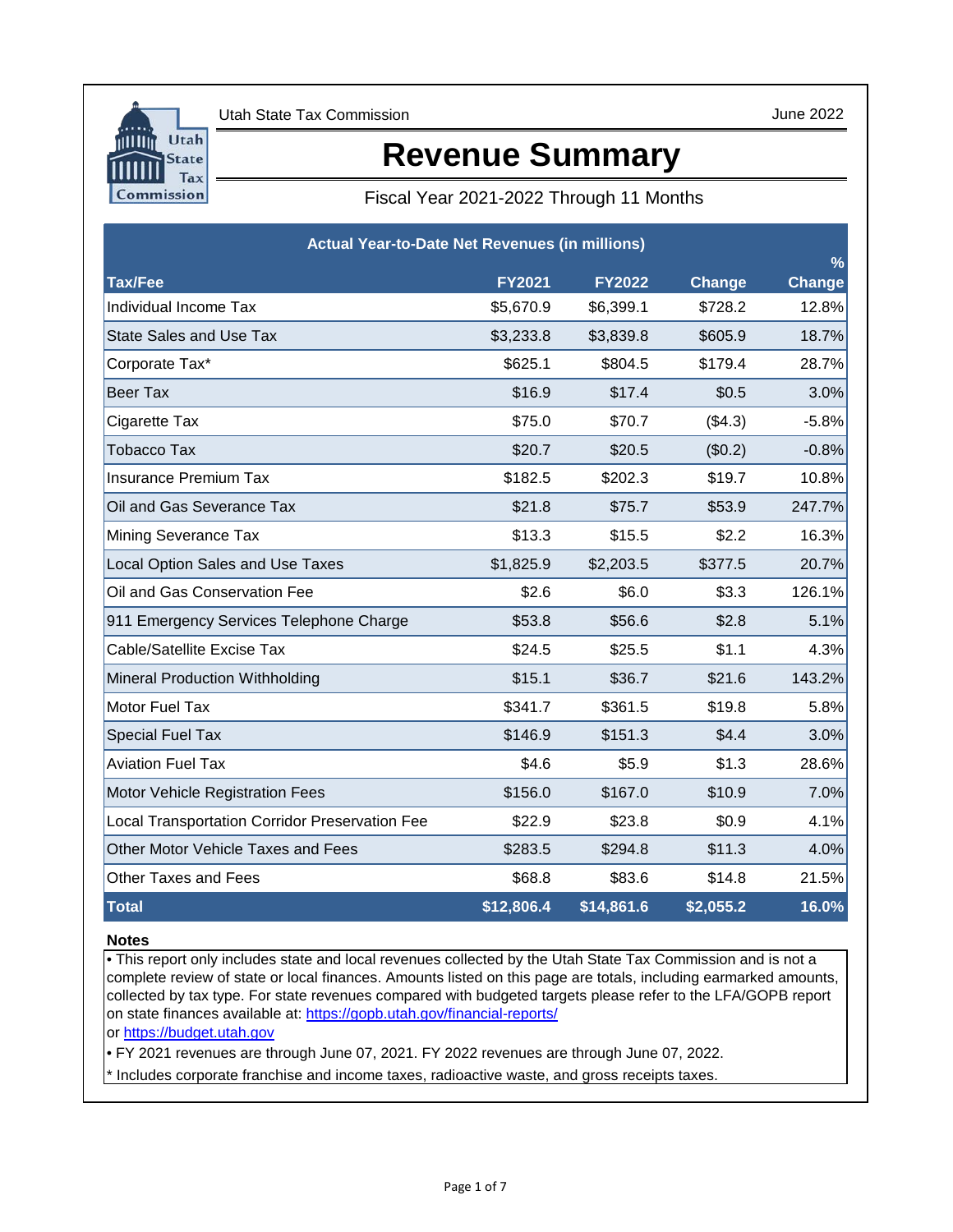*Preliminary Information Subject to Audit*

|                           |              | <b>Transactions from</b><br>07/01/2020 to 06/07/2021 |                     | <b>Transactions from</b><br>07/01/2021 to 06/07/2022 | $-0.0000$<br>Utah<br>mun     |
|---------------------------|--------------|------------------------------------------------------|---------------------|------------------------------------------------------|------------------------------|
| <b>Revenue and Refund</b> | Fiscal Year  | 2021                                                 | Fiscal Year         | 2022                                                 |                              |
| <b>Comparison</b>         | Fiscal Month | 01 - 11                                              | <b>Fiscal Month</b> | 01 - 11                                              | <b>IIIIIIII</b> State<br>Tax |
|                           |              |                                                      |                     |                                                      | Commission                   |

| **** BY FUND TYPE ****                | ------ Fiscal Year 2021 Month 01 - 11 ------ |                 |                    | ------- Fiscal Year 2022 Month 01 - 11 ------ |                 |                    |                   |            |
|---------------------------------------|----------------------------------------------|-----------------|--------------------|-----------------------------------------------|-----------------|--------------------|-------------------|------------|
|                                       |                                              |                 |                    |                                               |                 |                    | <b>Net Amount</b> | <b>Net</b> |
| Categorized by Fund Type              | <b>Gross Revenue</b>                         | <b>Refunds</b>  | <b>Net Revenue</b> | <b>Gross Revenue</b>                          | Refunds         | <b>Net Revenue</b> | Change            | Change%    |
| Clearing                              | 13.757.664                                   | 12,330          | 13,769,993         | 9.425.404                                     | 887             | 9,426,291          | (4,343,702)       | $-31.5%$   |
| Education/Uniform School              | 7,004,529,982                                | (686, 758, 876) | 6,317,771,107      | 7,957,505,069                                 | (710, 280, 313) | 7,247,224,756      | 929,453,649       | 14.7%      |
| <b>Fiduciary Fund</b>                 | 2,068,618,450                                | (14,080,045)    | 2,054,538,405      | 2,443,281,246                                 | (8,927,437)     | 2,434,353,809      | 379,815,404       | 18.5%      |
| <b>General Fund Restricted</b>        | 141.488.431                                  | 9.246.080       | 150,734,511        | 182.006.841                                   | 9,716,224       | 191,723,065        | 40.988.554        | 27.2%      |
| <b>General Fund Unrestricted</b>      | 2,792,906,065                                | (52, 190, 572)  | 2,740,715,493      | 3,281,622,737                                 | (26, 511, 042)  | 3,255,111,696      | 514,396,203       | 18.8%      |
| <b>Proprietary Fund</b>               | 36,296,159                                   |                 | 36,296,159         | 43,209,395                                    |                 | 43,209,395         | 6,913,236         | 19.0%      |
| <b>Special Revenue</b>                | 144.643.618                                  | (379, 400)      | 144.264.218        | 177.531.217                                   | (405, 159)      | 177,126,058        | 32,861,840        | 22.8%      |
| <b>Transportation Fund</b>            | 637.914.979                                  | (16,631,574)    | 621,283,405        | 675.023.772                                   | (12,890,597)    | 662,133,175        | 40.849.770        | 6.6%       |
| <b>Transportation Investment Fund</b> | 727,023,398                                  |                 | 727,023,398        | 841.242.494                                   |                 | 841,242,494        | 114,219,095       | 15.7%      |
| Net Revenue                           | 13,567,178,746                               | (760, 782, 057) | 12,806,396,689     | 15,610,848,175                                | (749, 297, 437) | 14,861,550,738     | 2,055,154,049     | 16.0%      |

<span id="page-1-4"></span><span id="page-1-3"></span><span id="page-1-2"></span><span id="page-1-1"></span><span id="page-1-0"></span>

| <b>Revenue and Refund</b>                              | <b>Fiscal Year</b>   | <b>Transactions from</b><br>07/01/2020 to 06/07/2021<br>2021 |                    | <b>Fiscal Year</b>   | <b>Transactions from</b><br>07/01/2021 to 06/07/2022<br>2022 |                    |                   | Utah<br>State<br>шш |
|--------------------------------------------------------|----------------------|--------------------------------------------------------------|--------------------|----------------------|--------------------------------------------------------------|--------------------|-------------------|---------------------|
| Comparison                                             | <b>Fiscal Month</b>  | $01 - 11$                                                    |                    | <b>Fiscal Month</b>  | $01 - 11$                                                    |                    |                   | Tax<br>Commission   |
| **** BY REVENUE SOURCE, FUND, TAX/FEE ****             |                      | ------ Fiscal Year 2021 Month 01 - 11 ------                 |                    |                      | ------- Fiscal Year 2022 Month 01 - 11 ------                |                    |                   |                     |
|                                                        |                      |                                                              |                    |                      |                                                              |                    | <b>Net Amount</b> | Net                 |
| Categorized by Revenue Source / Fund Type / Tax or Fee | <b>Gross Revenue</b> | Refunds                                                      | <b>Net Revenue</b> | <b>Gross Revenue</b> | <b>Refunds</b>                                               | <b>Net Revenue</b> | Change            | Change%             |
| 911 Emergency Services Telephone Charge:               | 44,586,682           | 9,260,296                                                    | 53,846,978         | 46,892,674           | 9,727,385                                                    | 56,620,059         | 2,773,081         | 5.1%                |
| <b>General Fund Restricted</b>                         |                      |                                                              |                    |                      |                                                              |                    |                   |                     |
| <b>Computer Aided Dispatch</b>                         | (162)                |                                                              | (162)              |                      |                                                              |                    | 162               | $-100.0%$           |
| Statewide Unified E-911 Emergency Services             | 388,293              | 9,260,535                                                    | 9.648.828          | 342.149              | 9.728.922                                                    | 10.071.071         | 422.243           | 4.4%                |
| Utah Statewide Radio System - Emergency Services       | 20,362,761           |                                                              | 20,362,761         | 21,256,673           |                                                              | 21,256,673         | 893,912           | 4.4%                |
| <b>General Fund Unrestricted</b>                       |                      |                                                              |                    |                      |                                                              |                    |                   |                     |
| Public Safety Answering Point - Public Safety          | 1,660,091            |                                                              | 1,660,091          | 1,724,757            | $\overline{\phantom{a}}$                                     | 1,724,757          | 64,666            | 3.9%                |
| <b>Special Revenue</b>                                 |                      |                                                              |                    |                      |                                                              |                    |                   |                     |
| Public Safety Answering Point - Local Dispatch         | 21.915.806           | (239)                                                        | 21.915.566         | 22.913.180           | (1,510)                                                      | 22,911,670         | 996.104           | 4.5%                |
| Universal Public Telecommunications Service            | 259,893              |                                                              | 259.893            | 655.915              | (27)                                                         | 655.888            | 395,994           | 152.4%              |
| <b>Aviation Fuel Tax:</b>                              | 4,641,827            | (31, 698)                                                    | 4,610,129          | 6,046,957            | (116,957)                                                    | 5,930,000          | 1,319,871         | 28.6%               |
| <b>Transportation Fund</b>                             |                      |                                                              |                    |                      |                                                              |                    |                   |                     |
| <b>Aviation Fuel Tax</b>                               | 4,641,827            | (31,698)                                                     | 4,610,129          | 6,046,957            | (116, 957)                                                   | 5,930,000          | 1,319,871         | 28.6%               |
| Beer Tax:                                              | 16,855,470           | o.                                                           | 16,855,470         | 17,363,264           | (1, 334)                                                     | 17,361,931         | 506,461           | 3.0%                |
| <b>General Fund Restricted</b>                         |                      |                                                              |                    |                      |                                                              |                    |                   |                     |
| Alcohol Beverage Enforcement & Treatment Account       | 6.000.397            |                                                              | 6,000,397          | 6.771.886            | $\overline{\phantom{a}}$                                     | 6.771.886          | 771.489           | 12.9%               |
| <b>General Fund Unrestricted</b>                       |                      |                                                              |                    |                      |                                                              |                    |                   |                     |
| Beer Tax                                               | 10.855.073           | $\sim$                                                       | 10,855,073         | 10,591,378           | (1, 334)                                                     | 10,590,045         | (265, 028)        | $-2.4%$             |
| <b>Cable/Satellite Excise Tax:</b>                     | 24,482,983           | ı                                                            | 24,482,983         | 25,541,263           | ı                                                            | 25,541,263         | 1,058,280         | 4.3%                |
| <b>General Fund Unrestricted</b>                       |                      |                                                              |                    |                      |                                                              |                    |                   |                     |
| Multi-Channel Video or Audio Service                   | 24.482.983           |                                                              | 24,482,983         | 25.541.263           |                                                              | 25,541,263         | 1,058,280         | 4.3%                |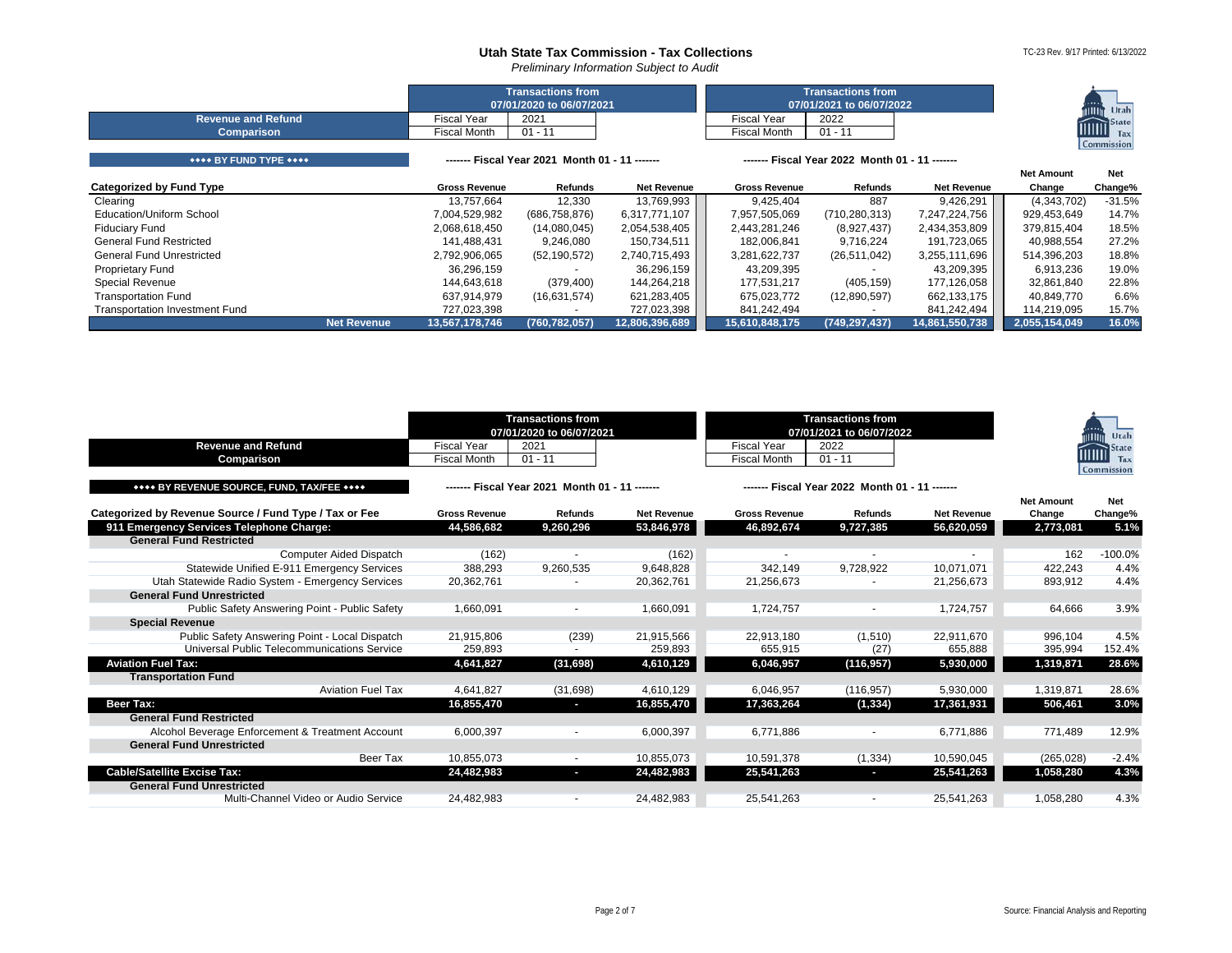*Preliminary Information Subject to Audit*

TC-23 Rev. 9/17 Printed: 6/13/2022

<span id="page-2-4"></span><span id="page-2-3"></span><span id="page-2-2"></span><span id="page-2-1"></span><span id="page-2-0"></span>

| **** BY REVENUE SOURCE, FUND, TAX/FEE ****                            | ------- Fiscal Year 2021 Month 01 - 11 ------- |                    |                          | ------- Fiscal Year 2022 Month 01 - 11 ------- |                    |                     |                             |                       |
|-----------------------------------------------------------------------|------------------------------------------------|--------------------|--------------------------|------------------------------------------------|--------------------|---------------------|-----------------------------|-----------------------|
| Categorized by Revenue Source / Fund Type / Tax or Fee                | <b>Gross Revenue</b>                           | Refunds            | <b>Net Revenue</b>       | <b>Gross Revenue</b>                           | Refunds            | <b>Net Revenue</b>  | <b>Net Amount</b><br>Change | <b>Net</b><br>Change% |
| <b>Cigarette Tax:</b>                                                 | 75,214,028                                     | (199, 854)         | 75,014,174               | 70,866,963                                     | (176, 535)         | 70,690,428          | (4,323,746)                 | $-5.8%$               |
| <b>General Fund Restricted</b>                                        |                                                |                    |                          |                                                |                    |                     |                             |                       |
| Cigarette Tax - Tobacco Prevention                                    | 7,950,000                                      |                    | 7,950,000                | 7,950,000                                      |                    | 7,950,000           |                             | 0.0%                  |
| <b>General Fund Unrestricted</b>                                      |                                                |                    |                          |                                                |                    |                     |                             |                       |
| Cigarette Stamp Tax                                                   | 67,264,028                                     | (199, 854)         | 67,064,174               | 62,916,963                                     | (176, 535)         | 62,740,428          | (4,323,746)                 | $-6.4%$               |
| <b>Corporate Tax:</b>                                                 | 681,935,781                                    | (56, 838, 249)     | 625,097,531              | 856,628,739                                    | (52,096,595)       | 804,532,144         | 179,434,613                 | 28.7%                 |
| <b>Education/Uniform School</b>                                       |                                                |                    |                          |                                                |                    |                     |                             |                       |
| Corporate Tax                                                         | 681,935,781                                    | (56, 838, 249)     | 625,097,531              | 856,628,739                                    | (52,096,595)       | 804,532,144         | 179,434,613                 | 28.7%                 |
| Corporate Tax transfers - Education Fund                              |                                                |                    |                          | (184, 536, 264)                                |                    | (184, 536, 264)     | (184, 536, 264)             |                       |
| Corporate Tax transfers - Uniform School Fund                         | $\sim$                                         | $\sim$             | $\overline{\phantom{a}}$ | 184,536,264                                    | $\sim$             | 184,536,264         | 184,536,264                 |                       |
| <b>Individual Income Tax:</b>                                         | 6,296,869,048                                  | (625, 982, 552)    | 5,670,886,495            | 7,057,265,436                                  | (658, 181, 853)    | 6,399,083,583       | 728,197,088                 | 12.8%                 |
| <b>Education/Uniform School</b>                                       |                                                |                    |                          |                                                |                    |                     |                             |                       |
| Individual Income Tax - Final Payments                                | 2,580,774,273                                  | (622, 821, 536)    | 1,957,952,737            | 2,663,063,417                                  | (652, 715, 369)    | 2,010,348,047       | 52,395,311                  | 2.7%                  |
| Individual Income Tax - Withholding                                   | 3,716,094,775                                  | (3, 161, 016)      | 3,712,933,759            | 4,394,202,020                                  | (5,466,484)        | 4,388,735,536       | 675,801,777                 | 18.2%                 |
| Individual Income Tax transfers - Education Fund                      |                                                |                    |                          | (1,289,754,650)                                |                    | (1,289,754,650)     | (1, 289, 754, 650)          |                       |
| Individual Income Tax transfers - Uniform School Fund                 |                                                |                    |                          | 1,289,754,650                                  | $\omega$           | 1,289,754,650       | 1,289,754,650               |                       |
| <b>Insurance Premium Tax:</b>                                         | 183,405,413                                    | (887, 416)         | 182,517,997              | 203,886,909                                    | (1,633,883)        | 202,253,025         | 19,735,029                  | 10.8%                 |
| <b>Fiduciary Fund</b>                                                 |                                                |                    |                          |                                                |                    |                     |                             |                       |
| Employers Reinsurance & Uninsured Employers<br>Fireman's Pension Fund | 8,509,786                                      | $\Delta$           | 8,509,786                | 2,518,494                                      | $\omega$           | 2,518,494           | (5,991,291)                 | $-70.4%$<br>15.5%     |
| <b>General Fund Restricted</b>                                        | 8,981,904                                      |                    | 8,981,904                | 10,372,423                                     |                    | 10,372,423          | 1,390,519                   |                       |
| Fire Academy Support Fund                                             | 4,490,920                                      | $\blacksquare$     | 4,490,920                | 5,186,198                                      | $\blacksquare$     | 5,186,198           | 695,278                     | 15.5%                 |
| <b>Industrial Accident Fund</b>                                       | 2,589,309                                      | $\sim$             | 2,589,309                | 2,960,331                                      | $\sim$             | 2,960,331           | 371,022                     | 14.3%                 |
| Relative Value Study Fund                                             | 171,042                                        | $\blacksquare$     | 171,042                  | 190,654                                        | $\blacksquare$     | 190,654             | 19,612                      | 11.5%                 |
| Workplace Safety Account                                              | 1,294,659                                      | $\blacksquare$     | 1,294,659                | 1,480,192                                      | $\omega$           | 1,480,192           | 185,533                     | 14.3%                 |
| <b>General Fund Unrestricted</b>                                      |                                                |                    |                          |                                                |                    |                     |                             |                       |
| <b>Insurance Premium Tax</b>                                          | 157,367,793                                    | (887, 416)         | 156,480,377              | 181, 178, 617                                  | (1,633,883)        | 179,544,733         | 23,064,356                  | 14.7%                 |
| <b>Local Option Sales and Use Taxes:</b>                              | 1,839,770,481                                  | (13,850,814)       | 1,825,919,667            | 2,212,204,794                                  | (8,739,188)        | 2,203,465,606       | 377,545,939                 | 20.7%                 |
| <b>Fiduciary Fund</b>                                                 |                                                |                    |                          |                                                |                    |                     |                             |                       |
| Botanical, Cultural, Recreational, and Zoo                            | 57,245,882                                     | (515, 624)         | 56,730,258               | 68,291,141                                     | (297,068)          | 67,994,072          | 11,263,814                  | 19.9%                 |
| Correctional Facility Sales and Use Tax                               | 36,047,633                                     | (150, 112)         | 35,897,520               | 46,212,439                                     | (269, 864)         | 45,942,576          | 10,045,055                  | 28.0%                 |
| County of the 2nd Class State Hwys Projects                           | 27,971,692                                     | (141, 397)         | 27,830,295               | 33,060,460                                     | (110, 529)         | 32,949,931          | 5,119,636                   | 18.4%                 |
| County Option Fixed Guideway Tax                                      | 30,986,430                                     | (163,906)          | 30,822,525               | 36,597,668                                     | (126, 969)         | 36,470,699          | 5,648,174                   | 18.3%                 |
| County Option for Public Transit                                      | 4,127,537                                      | (5,464)            | 4,122,074                | 5,519,395                                      | (11, 860)          | 5,507,535           | 1,385,461                   | 33.6%                 |
| County Option Sales & Use Tax                                         | 184,993,668                                    | (1,659,934)        | 183,333,733              | 216,850,452                                    | (963,058)          | 215,887,394         | 32,553,661                  | 17.8%                 |
| County Option Sales/Use for Highways/Public Transit Tax               | 155,169,913                                    | (862, 650)         | 154,307,263              | 183,502,263                                    | (647, 221)         | 182,855,042         | 28,547,780                  | 18.5%                 |
| Highways Sales & Use Tax                                              | 20,315,246                                     | (84, 213)          | 20,231,033               | 24,354,019                                     | (95, 179)          | 24,258,840          | 4,027,807                   | 19.9%                 |
| Local Sales And Use Tax                                               | 735,471,951                                    | (6,635,421)        | 728,836,530              | 862,521,461                                    | (3,844,593)        | 858,676,868         | 129,840,338                 | 17.8%                 |
| Local Trans. Corridor Preservation - 2nd Class County                 | 2,881,307                                      | (52)               | 2,881,255                | 3,308,301                                      | (143)              | 3,308,158           | 426,903                     | 14.8%                 |
| Municipal Energy Sales & Use Tax                                      | 6,444,048                                      | (61, 939)          | 6,382,109                | 9,590,918                                      |                    | 9,590,918           | 3,208,809                   | 50.3%                 |
| Municipal Telecommunications License Tax                              | 15,512,370                                     | (439)              | 15,511,932               | 14,499,714                                     | (3,550)            | 14,496,164          | (1,015,767)                 | $-6.5%$               |
| <b>Public Transit Tax</b>                                             | 329,318,244                                    | (3, 137, 379)      | 326,180,865              | 386,207,043                                    | (1, 811, 911)      | 384,395,132         | 58,214,267                  | 17.8%                 |
| <b>Resort Communities Tax</b>                                         | 30,793,685                                     | (101, 246)         | 30,692,439               | 40,445,606                                     | (212, 117)         | 40,233,489          | 9,541,051                   | 31.1%                 |
| Rural County Hospital Tax<br>State Highways Projects - Fixed Guideway | 7,379,959<br>2,580,498                         | (18, 409)          | 7,361,550<br>2,580,498   | 8,572,756                                      | (30, 803)          | 8,541,952           | 1,180,402                   | 16.0%<br>19.2%        |
| Tourism-RV and OHV Leasing Tax                                        |                                                | $\sim$<br>$\omega$ |                          | 3,075,166<br>43,821                            | $\sim$<br>$\omega$ | 3,075,166<br>43,821 | 494,668<br>43,821           |                       |
| Town Option Sales & Use Tax                                           | 10,998,146                                     | (40, 275)          | 10,957,871               | 12,699,071                                     | (45, 781)          | 12,653,289          | 1,695,418                   | 15.5%                 |
| <b>Transient Room Tax - County</b>                                    | 58,893,202                                     | (57, 370)          | 58,835,832               | 91,846,241                                     | (96, 296)          | 91,749,946          | 32,914,114                  | 55.9%                 |
| Transient Room Tax - First Class County Fund                          | 1,580,485                                      | $\sim$             | 1,580,485                | 3,573,889                                      | $\mathbf{r}$       | 3,573,889           | 1,993,404                   | 126.1%                |
| Transient Room Tax - MIDA                                             | 90,318                                         | $\sim$             | 90,318                   | 315,260                                        | $\sim$             | 315,260             | 224,942                     | 249.1%                |
| Transient Room Tax - Municipality                                     | 12,315,939                                     | (7,054)            | 12,308,885               | 20,064,943                                     | (18, 748)          | 20,046,195          | 7,737,310                   | 62.9%                 |
| <b>TRCC Restaurant Tax</b>                                            | 55,444,780                                     | (106, 252)         | 55,338,528               | 68,512,924                                     | (119, 175)         | 68,393,749          | 13,055,221                  | 23.6%                 |
| TRCC Short Term Leasing Tax - Tourism                                 | 12,596,986                                     | (11, 705)          | 12,585,281               | 23,218,507                                     | (3,734)            | 23,214,773          | 10,629,492                  | 84.5%                 |
| <b>TRCC Transient Room Tax - Tourism</b>                              | 1,342,772                                      | (725)              | 1,342,047                | 2,907,076                                      | (6, 198)           | 2,900,878           | 1,558,830                   | 116.2%                |
|                                                                       |                                                |                    |                          |                                                |                    |                     |                             |                       |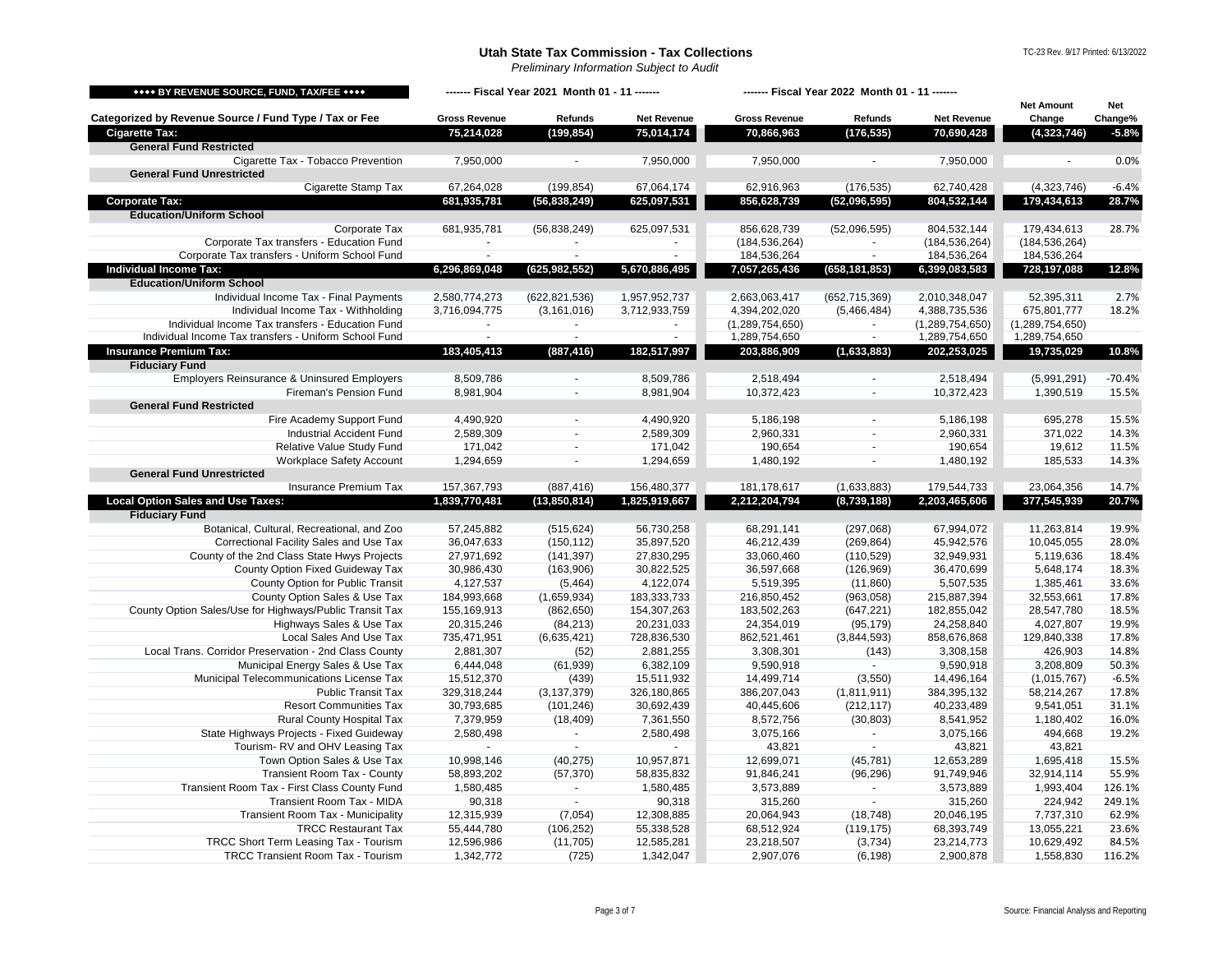*Preliminary Information Subject to Audit*

<span id="page-3-5"></span><span id="page-3-4"></span><span id="page-3-3"></span><span id="page-3-2"></span><span id="page-3-1"></span><span id="page-3-0"></span>

| **** BY REVENUE SOURCE, FUND, TAX/FEE ****                 | ------- Fiscal Year 2021 Month 01 - 11 ------- |                |                          | ------- Fiscal Year 2022 Month 01 - 11 ------- |                          |                    | <b>Net Amount</b> | Net      |
|------------------------------------------------------------|------------------------------------------------|----------------|--------------------------|------------------------------------------------|--------------------------|--------------------|-------------------|----------|
| Categorized by Revenue Source / Fund Type / Tax or Fee     | <b>Gross Revenue</b>                           | Refunds        | <b>Net Revenue</b>       | <b>Gross Revenue</b>                           | Refunds                  | <b>Net Revenue</b> | Change            | Change%  |
| <b>General Fund Restricted</b>                             |                                                |                |                          |                                                |                          |                    |                   |          |
| <b>Homeless Shelter Mitigation</b>                         | 4,312,218                                      |                | 4,312,218                | 4,972,902                                      |                          | 4,972,902          | 660,683           | 15.3%    |
| <b>Special Revenue</b>                                     |                                                |                |                          |                                                |                          |                    |                   |          |
| Qualified Emergency Food Agencies Fund                     | 349,481                                        |                | 349,481                  | 349,481                                        |                          | 349,481            |                   | 0.0%     |
| State Imposed Mass Transit Tax                             | 5,307,271                                      | (89, 143)      | 5,218,128                | 6,036,099                                      | (24,097)                 | 6,012,001          | 793,874           | 15.2%    |
| <b>Transportation Fund</b>                                 |                                                |                |                          |                                                |                          |                    |                   |          |
| State Highways Projects - 2nd Class County                 | 10                                             | (104)          | (94)                     | 1,190                                          | (294)                    | 897                | 990               |          |
| State Highways Projects - Public Transit Tax               | 29,298,808                                     |                | 29,298,808               | 35,054,588                                     |                          | 35,054,588         | 5,755,780         | 19.6%    |
| <b>Local Transportation Corridor Preservation Fee:</b>     | 22,896,563                                     | o.             | 22,896,563               | 23,837,434                                     | $\blacksquare$           | 23,837,434         | 940,871           | 4.1%     |
| <b>Fiduciary Fund</b>                                      |                                                |                |                          |                                                |                          |                    |                   |          |
| County of the 1st Class State Highways Projects            | 6,329,848                                      | $\sim$         | 6,329,848                | 4,720,832                                      | ٠                        | 4,720,832          | (1,609,016)       | $-25.4%$ |
| Local Trans. Corridor Preservation - 1st Class City        | (4)                                            | $\sim$         | (4)                      | $\overline{2}$                                 | $\sim$                   | 2                  | 6                 |          |
| Local Trans. Corridor Preservation - 1st Class County      | 55,396                                         | $\blacksquare$ | 55,396                   | 1,826,313                                      | $\blacksquare$           | 1,826,313          | 1,770,917         |          |
| Local Transportation Corridor Preservation - MV            | 16,511,323                                     |                | 16,511,323               | 17,290,287                                     | $\overline{\phantom{a}}$ | 17,290,287         | 778,964           | 4.7%     |
| <b>Mineral Production Withholding:</b>                     | 19,015,241                                     | (3,938,074)    | 15,077,167               | 36,673,580                                     | (1, 865)                 | 36,671,714         | 21,594,547        | 143.2%   |
| <b>Education/Uniform School</b>                            |                                                |                |                          |                                                |                          |                    |                   |          |
| Mineral Production Tax Withholding                         | 19,015,241                                     | (3,938,074)    | 15,077,167               | 36,673,580                                     | (1,865)                  | 36,671,714         | 21,594,547        | 143.2%   |
| <b>Mining Severance Tax:</b>                               | 13,349,084                                     |                | 13,349,084               | 15,519,535                                     |                          | 15,519,535         | 2,170,452         | 16.3%    |
| <b>General Fund Restricted</b>                             |                                                |                |                          |                                                |                          |                    |                   |          |
| Div. Air Quality - Minerals                                |                                                |                | $\mathbf{r}$             | 286,853                                        |                          | 286,853            | 286,853           |          |
| Div. Geological Survey Oil, Gas, & Mining - Minerals       |                                                | $\sim$         | $\sim$                   | 260,775                                        | ÷.                       | 260,775            | 260,775           |          |
| Div. Oil, Gas, & Mining - Minerals                         | $\sim$                                         | $\sim$         | $\sim$                   | 1,199,566                                      | $\sim$                   | 1,199,566          | 1,199,566         |          |
| Div. Water Quality - Minerals                              | $\sim$                                         | $\blacksquare$ | $\overline{\phantom{a}}$ | 41,724                                         | $\sim$                   | 41,724             | 41,724            |          |
| <b>General Fund Unrestricted</b>                           |                                                |                |                          |                                                |                          |                    |                   |          |
| Mining Severance Tax                                       | 11,277,118                                     | $\blacksquare$ | 11,277,118               | 10,900,003                                     | $\blacksquare$           | 10,900,003         | (377, 115)        | $-3.3%$  |
| <b>Special Revenue</b>                                     |                                                |                |                          |                                                |                          |                    |                   |          |
| Mining Severance Tax Permanent State Trust Fund            | 2,071,966                                      | $\sim$         | 2,071,966                | 2,830,615                                      | $\sim$                   | 2,830,615          | 758,649           | 36.6%    |
| <b>Motor Fuel Tax:</b>                                     | 343,037,030                                    | (1, 370, 863)  | 341,666,168              | 362,425,927                                    | (973, 949)               | 361,451,977        | 19,785,810        | 5.8%     |
| <b>General Fund Restricted</b>                             |                                                |                |                          |                                                |                          |                    |                   |          |
| <b>Boat Fuel Tax</b>                                       | 3,304,790                                      | $\sim$         | 3,304,790                | 3,105,243                                      | ÷,                       | 3,105,243          | (199, 547)        | $-6.0%$  |
| Off Highway Vehicle Fuel Tax<br><b>Transportation Fund</b> | 1,728,202                                      |                | 1,728,202                | 1,973,559                                      |                          | 1,973,559          | 245,357           | 14.2%    |
| Motor Fuel Tax                                             | 338,004,039                                    | (1,370,863)    | 336,633,176              | 357, 347, 124                                  | (973, 949)               | 356,373,175        | 19,739,999        | 5.9%     |
| <b>Motor Vehicle Registration Fees:</b>                    | 156,024,014                                    | ÷.             | 156,024,014              | 166,950,221                                    | п                        | 166,950,221        | 10,926,207        | 7.0%     |
| <b>General Fund Restricted</b>                             |                                                |                |                          |                                                |                          |                    |                   |          |
| <b>Boat Registration Fees</b>                              | 1,631,521                                      | $\sim$         | 1,631,521                | 1,451,992                                      | $\sim$                   | 1,451,992          | (179, 529)        | $-11.0%$ |
| Motor Vehicle Safety Impact Restricted Account             | 2,593,958                                      | $\sim$         | 2,593,958                | 2,699,772                                      | $\sim$                   | 2,699,772          | 105,814           | 4.1%     |
| Off Highway Vehicle Registration Fees                      | 7,294,325                                      | $\sim$         | 7,294,325                | 7,961,634                                      | $\sim$                   | 7,961,634          | 667,309           | 9.1%     |
| Snowmobile Registration Fees                               | 314,657                                        | $\blacksquare$ | 314,657                  | 346,802                                        | $\sim$                   | 346,802            | 32,146            | 10.2%    |
| <b>Proprietary Fund</b>                                    |                                                |                |                          |                                                |                          |                    |                   |          |
| Land Grant Management Fund Registration Fees               | 102,524                                        |                | 102,524                  | 68,884                                         |                          | 68,884             | (33, 640)         | $-32.8%$ |
| <b>Transportation Fund</b>                                 |                                                |                |                          |                                                |                          |                    |                   |          |
| Motor Vehicle Registration Fees                            | 56,088,607                                     | $\sim$         | 56,088,607               | 62,609,170                                     | $\sim$                   | 62,609,170         | 6,520,563         | 11.6%    |
| Motorcycle Safety Fees - Dedicated Credit                  | 392,917                                        | $\sim$         | 392,917                  | 424,792                                        | $\sim$                   | 424,792            | 31,875            | 8.1%     |
| MV Public Safety for Highway Patrol                        | 2,438,137                                      | $\sim$         | 2,438,137                | 2,537,685                                      | $\sim$                   | 2,537,685          | 99,548            | 4.1%     |
| <b>Transportation Investment Fund</b>                      |                                                |                |                          |                                                |                          |                    |                   |          |
| Transportation Inv. Fund - MV Registration Fees            | 85,167,369                                     | $\sim$         | 85,167,369               | 88,849,491                                     | $\sim$                   | 88,849,491         | 3,682,122         | 4.3%     |
| Oil and Gas Conservation Fee:                              | 2,661,174                                      | (14, 456)      | 2,646,718                | 5,999,697                                      | (14, 840)                | 5,984,856          | 3,338,138         | 126.1%   |
| <b>General Fund Restricted</b>                             |                                                |                |                          |                                                |                          |                    |                   |          |
| Oil & Gas Conservation Fee                                 | 2,661,174                                      | (14, 456)      | 2,646,718                | 5,999,697                                      | (14, 840)                | 5,984,856          | 3,338,138         | 126.1%   |
|                                                            |                                                |                |                          |                                                |                          |                    |                   |          |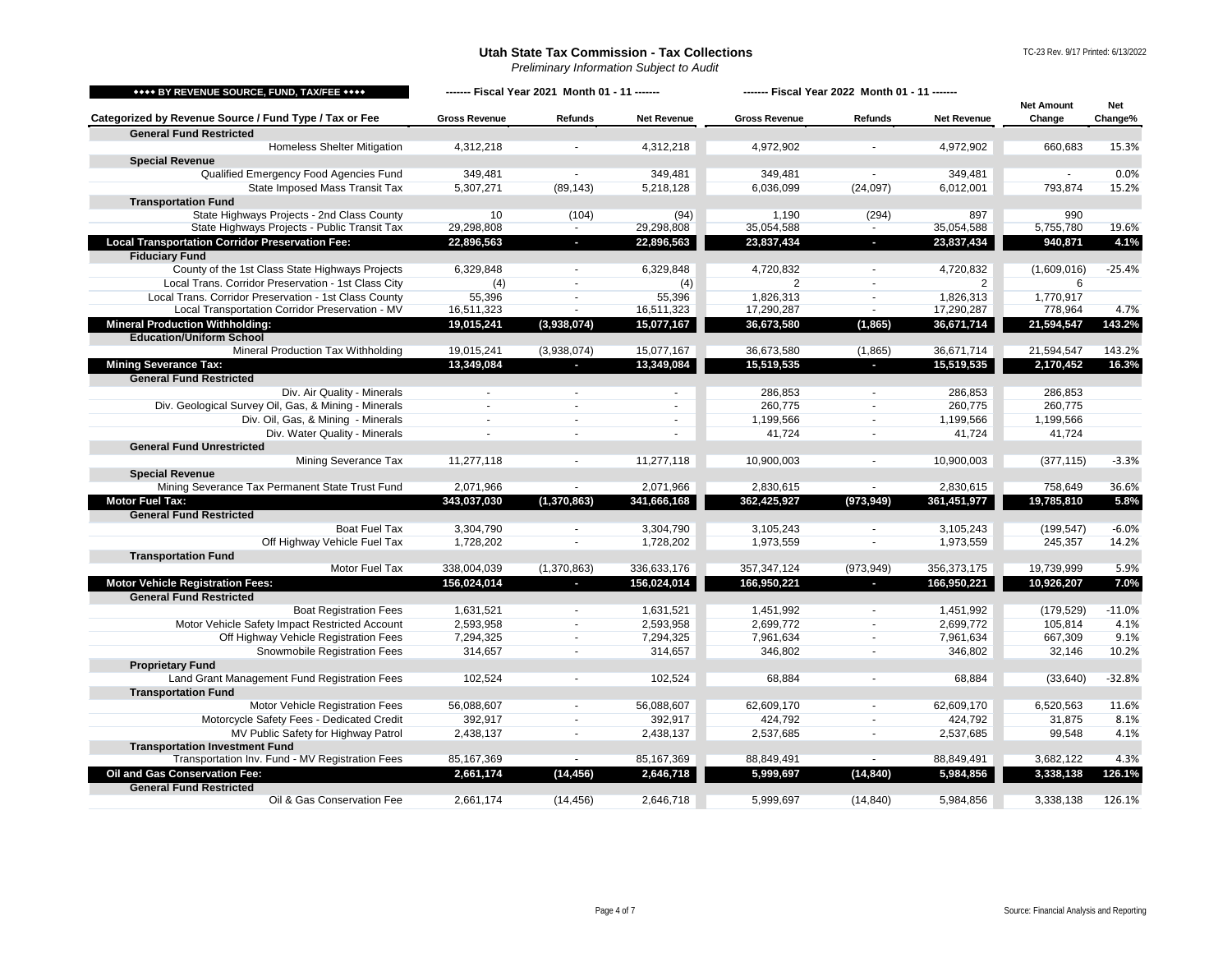*Preliminary Information Subject to Audit*

TC-23 Rev. 9/17 Printed: 6/13/2022

<span id="page-4-1"></span><span id="page-4-0"></span>

| **** BY REVENUE SOURCE, FUND, TAX/FEE ****             | ------- Fiscal Year 2021 Month 01 - 11 ------- |                          |                          | ------- Fiscal Year 2022 Month 01 - 11 ------- |                             |                    |                   |           |
|--------------------------------------------------------|------------------------------------------------|--------------------------|--------------------------|------------------------------------------------|-----------------------------|--------------------|-------------------|-----------|
|                                                        |                                                |                          |                          |                                                |                             |                    | <b>Net Amount</b> | Net       |
| Categorized by Revenue Source / Fund Type / Tax or Fee | <b>Gross Revenue</b>                           | Refunds                  | <b>Net Revenue</b>       | <b>Gross Revenue</b>                           | Refunds                     | <b>Net Revenue</b> | Change            | Change%   |
| Oil and Gas Severance Tax:                             | 38,057,402                                     | (16, 292, 727)           | 21,764,675               | 79,501,414                                     | (3,830,923)                 | 75,670,491         | 53,905,816        | 247.7%    |
| <b>General Fund Restricted</b>                         |                                                |                          |                          |                                                |                             |                    |                   |           |
| Div. Air Quality - Oil & Gas                           | $\sim$                                         | $\overline{a}$           | $\blacksquare$           | 575,978                                        |                             | 575,978            | 575,978           |           |
| Div. Geological Survey Oil, Gas, & Mining - Oil & Gas  |                                                | $\sim$                   | ×.                       | 523,616                                        | $\sim$                      | 523,616            | 523,616           |           |
| Div. Oil, Gas, & Mining - Oil & Gas                    | $\sim$                                         | $\overline{\phantom{a}}$ | $\overline{\phantom{a}}$ | 3,770,039                                      | $\overline{\phantom{a}}$    | 3,770,039          | 3,770,039         |           |
| Div. Water Quality - Oil & Gas                         | ä,                                             | $\sim$                   | ä,                       | 83,779                                         |                             | 83,779             | 83,779            |           |
| <b>General Fund Unrestricted</b>                       |                                                |                          |                          |                                                |                             |                    |                   |           |
| Oil & Gas Severance Tax                                | 28,012,327                                     | (16, 292, 727)           | 11,719,601               | 54,381,416                                     | (3,830,923)                 | 50,550,493         | 38,830,892        | 331.3%    |
| <b>Special Revenue</b>                                 |                                                |                          |                          |                                                |                             |                    |                   |           |
| Oil & Gas Severance Tax Permanent State Trust Fund     | 1,305,894                                      | $\sim$                   | 1,305,894                | 11,210,396                                     |                             | 11,210,396         | 9,904,501         | 758.4%    |
| Revitalization Fund - Navajo                           | 1,500,000                                      | $\blacksquare$           | 1,500,000                | 1,500,000                                      | $\sim$                      | 1,500,000          |                   | 0.0%      |
| Revitalization Fund - Uintah Basin                     | 7,239,180                                      | $\sim$                   | 7,239,180                | 7,456,190                                      | $\sim$                      | 7,456,190          | 217,010           | 3.0%      |
| Other Motor Vehicle Taxes and Fees:                    | 283,512,895                                    | 18,059                   | 283,530,954              | 294,814,998                                    | 797                         | 294,815,795        | 11,284,841        | 4.0%      |
| <b>Clearing</b>                                        |                                                |                          |                          |                                                |                             |                    |                   |           |
| Clearing - VADRS MV                                    | 3,010                                          | 18,028                   | 21,038                   | $\sim$                                         | 451                         | 451                | (20, 587)         | $-97.9%$  |
| Clearing - VADRS MV Cashiering Payments                | 81                                             | $\omega$                 | 81                       | (83)                                           | $\sim$                      | (83)               | (164)             | $-203.1%$ |
| Clearing - VADRS MV Media                              | 78                                             | $\mathbf{r}$             | 78                       | $\sim$                                         | $\sim$                      |                    | (78)              | $-100.0%$ |
| Clearing - VADRS MVED                                  | (0)                                            | 31                       | 31                       | $\sim$                                         | 346                         | 346                | 315               |           |
| <b>Education/Uniform School</b>                        |                                                |                          |                          |                                                |                             |                    |                   |           |
| Driver Education Fees - Dedicated Credits              | 6,450,285                                      | $\blacksquare$           | 6,450,285                | 6,505,199                                      | $\blacksquare$              | 6,505,199          | 54,914            | 0.9%      |
| <b>Fiduciary Fund</b>                                  |                                                |                          |                          |                                                |                             |                    |                   |           |
| Collegiate License Plate Fees                          | 994,868                                        | $\sim$                   | 994,868                  | 1,021,667                                      | ×.                          | 1,021,667          | 26,799            | 2.7%      |
| Motor Vehicle Blindness Prevention Checkoff            | 33,911                                         | $\overline{\phantom{a}}$ | 33,911                   | 43,031                                         | $\overline{\phantom{a}}$    | 43,031             | 9,120             | 26.9%     |
| <b>MV County Collections</b>                           | 198,166,783                                    | $\sim$                   | 198,166,783              | 206,551,391                                    | $\mathcal{L}_{\mathcal{A}}$ | 206,551,391        | 8,384,608         | 4.2%      |
| Other License Plate and Contributions                  |                                                |                          |                          |                                                |                             |                    |                   |           |
|                                                        | 119,209                                        | $\blacksquare$           | 119,209                  | 118,719                                        | $\sim$<br>$\sim$            | 118,719            | (490)             | $-0.4%$   |
| <b>Tax Commission Suspense</b>                         | 12,458,753                                     | $\blacksquare$           | 12,458,753               | 15,059,924                                     |                             | 15,059,924         | 2,601,171         | 20.9%     |
| <b>General Fund Restricted</b>                         |                                                |                          |                          |                                                |                             |                    |                   |           |
| <b>Aquatic Invasive Species</b>                        | 760,628                                        | $\overline{\phantom{a}}$ | 760,628                  | 553,830                                        | $\overline{a}$              | 553,830            | (206, 798)        | $-27.2%$  |
| <b>Electronic Payments Fee</b>                         | 6,784,457                                      | $\blacksquare$           | 6,784,457                | 7,800,473                                      | $\sim$                      | 7,800,473          | 1,016,016         | 15.0%     |
| MV Automobile 45-Day Permits                           | 5,234,283                                      | $\overline{\phantom{a}}$ | 5,234,283                | 4,873,389                                      | $\sim$                      | 4,873,389          | (360, 894)        | $-6.9%$   |
| MV Contrib - Emergency Medical Services System         |                                                | $\overline{\phantom{a}}$ |                          | 20,887                                         | $\blacksquare$              | 20,887             | 20,887            |           |
| MV Contrib - Special Group License Plates              | 640,647                                        | $\overline{a}$           | 640,647                  | 695,198                                        | $\overline{a}$              | 695,198            | 54,551            | 8.5%      |
| MV Contrib - Voluntary Checkoffs                       | 50,604                                         | $\overline{\phantom{a}}$ | 50,604                   | 47,172                                         | $\sim$                      | 47,172             | (3, 432)          | $-6.8%$   |
| Other License Plate and Contributions                  | 310,950                                        | $\overline{\phantom{a}}$ | 310,950                  | 352,550                                        | $\sim$                      | 352,550            | 41,600            | 13.4%     |
| <b>General Fund Unrestricted</b>                       |                                                |                          |                          |                                                |                             |                    |                   |           |
| County Property Tax Transaction Fees                   | (7,610)                                        | $\blacksquare$           | (7,610)                  | (8,760)                                        | $\blacksquare$              | (8,760)            | (1, 150)          | 15.1%     |
| <b>DUI Impound Fees</b>                                | 1,574,651                                      | $\sim$                   | 1,574,651                | 1,620,729                                      | $\sim$                      | 1,620,729          | 46,078            | 2.9%      |
| Misc. Dedicated Credits - Other Agencies               | 606,673                                        | $\overline{\phantom{a}}$ | 606,673                  | 556,019                                        | $\overline{\phantom{a}}$    | 556,019            | (50, 654)         | $-8.3%$   |
| Misc. Dedicated Credits - Tax Comm.                    | 2,523,430                                      | $\tilde{\phantom{a}}$    | 2,523,430                | 3,238,421                                      | $\sim$                      | 3,238,421          | 714,991           | 28.3%     |
| MV Contrib - Search and Rescue Program                 |                                                | $\overline{\phantom{a}}$ |                          | 20,887                                         | $\sim$                      | 20,887             | 20,887            |           |
| MV Regist/Plate Fees - Plate, Admin Fee                | 4,104,249                                      | $\overline{\phantom{a}}$ | 4,104,249                | 4,332,540                                      | $\sim$                      | 4,332,540          | 228,291           | 5.6%      |
| <b>MVED Business Requlation Fees</b>                   | 1,718,138                                      | $\sim$                   | 1,718,138                | 1,673,209                                      | $\sim$                      | 1,673,209          | (44, 930)         | $-2.6%$   |
| Other License Plate and Contributions                  | 527                                            | $\overline{\phantom{a}}$ | 527                      | 663                                            | $\overline{\phantom{a}}$    | 663                | 137               | 25.9%     |
| Search and Rescue - Dedicated Credits                  | 410,797                                        | $\blacksquare$           | 410,797                  | 130,517                                        | $\sim$                      | 130,517            | (280, 280)        | $-68.2%$  |
| <b>Special Revenue</b>                                 |                                                |                          |                          |                                                |                             |                    |                   |           |
| Traumatic Head and Spinal Cord Injury Rehab            | 388,249                                        |                          | 388,249                  | 410,353                                        |                             | 410,353            | 22,103            | 5.7%      |
| <b>Transportation Fund</b>                             |                                                |                          |                          |                                                |                             |                    |                   |           |
| <b>DUI Impound Fees</b>                                | 1,135,220                                      | $\overline{\phantom{a}}$ | 1,135,220                | 1,167,946                                      | $\overline{\phantom{a}}$    | 1,167,946          | 32,726            | 2.9%      |
| Motor Carrier Fee                                      | 2,572,375                                      | $\tilde{\phantom{a}}$    | 2,572,375                | 2,594,673                                      | $\tilde{\phantom{a}}$       | 2,594,673          | 22,298            | 0.9%      |
| Motor Vehicle Control Fees                             | 6,407,576                                      | $\sim$                   | 6,407,576                | 6,345,083                                      | $\sim$                      | 6,345,083          | (62, 493)         | $-1.0%$   |
| Proportional Registration - Highway Use Tax            | 9,109,559                                      | $\overline{\phantom{a}}$ | 9,109,559                | 8,329,531                                      | $\sim$                      | 8,329,531          | (780, 028)        | $-8.6%$   |
| <b>Proportional Registration Fees</b>                  | 17,512,015                                     | $\sim$                   | 17,512,015               | 17,076,284                                     | $\sim$                      | 17,076,284         | (435, 731)        | $-2.5%$   |
| <b>Temporary Permits</b>                               | 207,890                                        | $\overline{\phantom{a}}$ | 207,890                  | 232,860                                        | $\overline{\phantom{a}}$    | 232,860            | 24,970            | 12.0%     |
| <b>Uninsured Motorist Fees</b>                         | 3,240,610                                      | $\blacksquare$           | 3,240,610                | 3,450,698                                      | $\sim$                      | 3,450,698          | 210,088           | 6.5%      |
|                                                        |                                                |                          |                          |                                                |                             |                    |                   |           |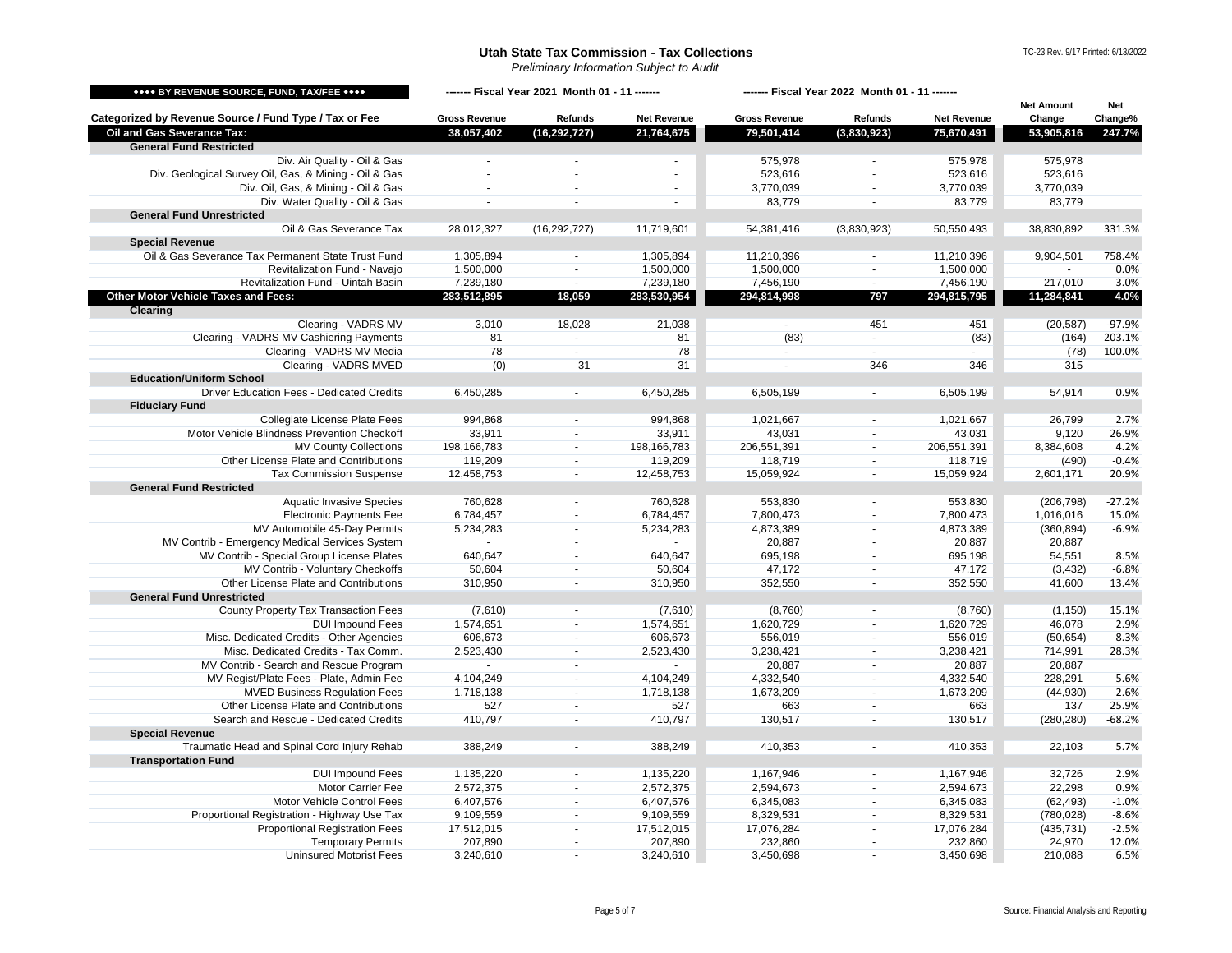*Preliminary Information Subject to Audit*

TC-23 Rev. 9/17 Printed: 6/13/2022

<span id="page-5-1"></span><span id="page-5-0"></span>

| **** BY REVENUE SOURCE, FUND, TAX/FEE ****                                       | ------- Fiscal Year 2021 Month 01 - 11 ------ |                  |                    | ------- Fiscal Year 2022 Month 01 - 11 ------- |                  |                    |                   |                |
|----------------------------------------------------------------------------------|-----------------------------------------------|------------------|--------------------|------------------------------------------------|------------------|--------------------|-------------------|----------------|
|                                                                                  |                                               |                  |                    |                                                |                  |                    | <b>Net Amount</b> | <b>Net</b>     |
| Categorized by Revenue Source / Fund Type / Tax or Fee                           | <b>Gross Revenue</b>                          | Refunds          | <b>Net Revenue</b> | <b>Gross Revenue</b>                           | Refunds          | <b>Net Revenue</b> | Change            | Change%        |
| <b>Other Taxes and Fees:</b><br><b>Clearing</b>                                  | 74,828,538                                    | (6,057,335)      | 68,771,203         | 89,101,389                                     | (5,541,306)      | 83,560,083         | 14,788,881        | 21.5%          |
| Clearing - GenTax ACH                                                            | 7,128,290                                     |                  | 7,128,290          | 4,420,068                                      |                  | 4,420,068          | (2,708,223)       | $-38.0%$       |
| Clearing - GenTax Fuels                                                          | 6,425,591                                     | (6, 485)         | 6,419,106          | 4,863,752                                      | 50               | 4,863,803          | (1, 555, 303)     | $-24.2%$       |
| Clearing - GenTax Media                                                          | 168,378                                       | $\mathbf{r}$     | 168,378            | 101,923                                        | $\sim$           | 101,923            | (66, 455)         | $-39.5%$       |
| Clearing - GenTax Misc.                                                          | 38,290                                        | 356              | 38,646             | 39,730                                         | 40               | 39,770             | 1,123             | 2.9%           |
| Clearing - Insurance Premium                                                     | (6,087)                                       | 400              | (5,687)            | $\mathbf 0$                                    | (0)              | (0)                | 5,687             | $-100.0%$      |
| Clearing - MV Regist. Prepayments                                                | 32                                            | $\sim$           | 32                 | 14                                             | $\sim$           | 14                 | (18)              | $-56.3%$       |
| <b>Education/Uniform School</b>                                                  |                                               |                  |                    |                                                |                  |                    |                   |                |
| IIT Contributions - Invest More for Education                                    | 6                                             |                  | 6                  | $\mathbf{1}$                                   |                  | $\mathbf{1}$       | (5)               | $-83.3%$       |
| State Transient Room Tax - Hospitality Tourism                                   | 259,622                                       |                  | 259,622            | 432,114                                        |                  | 432,114            | 172,493           | 66.4%          |
| <b>Fiduciary Fund</b>                                                            |                                               |                  |                    |                                                |                  |                    |                   |                |
| Car & Bus Tax                                                                    | 8,806,434                                     | $\sim$           | 8,806,434          | 9,711,387                                      | $\sim$           | 9,711,387          | 904,953           | 10.3%          |
| <b>Environmental Assurance Fee</b>                                               | 6,924,811                                     | (318, 478)       | 6,606,333          | 8,082,364                                      | (212, 640)       | 7,869,724          | 1,263,391         | 19.1%          |
| Inc. Tax Contributions - Education                                               | 45,297                                        | $\sim$           | 45,297             | 45,821                                         | $\sim$           | 45,821             | 524               | 1.2%           |
| Inc. Tax Contributions - Election Campaign                                       | 123,132                                       | $\sim$           | 123,132            | 105,556                                        | $\sim$           | 105,556            | (17, 576)         | $-14.3%$       |
| Tax Cash Bonds                                                                   | 54,308                                        | $\blacksquare$   | 54,308             | 22,500                                         | $\sim$           | 22,500             | (31, 808)         | $-58.6%$       |
| <b>General Fund Restricted</b>                                                   |                                               |                  |                    |                                                |                  |                    |                   |                |
| Admin. Allowance Service Charge - Sales Tax & Misc                               | 11,960,328                                    | $\sim$           | 11,960,328         | 14,533,361                                     | $\sim$           | 14,533,361         | 2,573,033         | 21.5%          |
| <b>Brine Shrimp Royalty Tax</b>                                                  | 779,046                                       | $\sim$           | 779,046            | 833,585                                        | $\sim$           | 833,585            | 54,538            | 7.0%           |
| <b>Commerce Charges</b>                                                          | 408,831                                       | $\blacksquare$   | 408,831            | 379,868                                        | $\sim$           | 379,868            | (28, 963)         | $-7.1%$        |
| <b>Court Complex Fees</b>                                                        | 3,814,562                                     | $\mathbf{r}$     | 3,814,562          | 3,748,750                                      | $\sim$           | 3,748,750          | (65, 812)         | $-1.7%$        |
| E-Cigarette Substance & Nicotine Product Tax                                     | 7,421,127                                     | $\sim$           | 7,421,127          | 13,772,713                                     | 2,142            | 13,774,855         | 6,353,728         | 85.6%          |
| Income Tax Contrib. - Homeless, Children's Organ, Etc.                           | 138,916                                       | $\blacksquare$   | 138,916            | 108,765                                        | $\sim$           | 108,765            | (30, 151)         | $-21.7%$       |
| Lubricating Oil Fee - Used Oil                                                   | 555,391                                       | $\sim$           | 555,391            | 527,608                                        | $\sim$           | 527,608            | (27, 783)         | $-5.0%$        |
| Sovereign Lands Management Account                                               | 125,000                                       | $\sim$           | 125,000            | 125,000                                        |                  | 125,000            | $\sim$            | 0.0%           |
| <b>General Fund Unrestricted</b>                                                 |                                               |                  |                    |                                                |                  |                    |                   |                |
| Cigarette/eCig Licenses & Fees                                                   | 330                                           | $\sim$           | 330                | 900                                            |                  | 900                | 570               | 172.7%         |
| County Property Tax Transaction Fees                                             | 2,679,938                                     | $\sim$           | 2,679,938          | 3,048,991                                      | $\sim$           | 3,048,991          | 369,053           | 13.8%          |
| <b>Court Fees</b>                                                                | 2,307,063                                     | $\sim$           | 2,307,063          | 2,286,157                                      | $\blacksquare$   | 2,286,157          | (20, 906)         | $-0.9%$        |
| Farm Tool Tax Credit                                                             |                                               | (82, 637)        | (82, 637)          | $\mathcal{L}$                                  | (95, 911)        | (95, 911)          | (13, 274)         | 16.1%          |
| Federal Revenues & Grants                                                        | 379,514                                       | $\blacksquare$   | 379,514            | 449,523                                        | $\blacksquare$   | 449,523            | 70,009            | 18.4%          |
| Misc. Dedicated Credits - Electronic Convenience Fees                            | 1,452,979                                     | $\sim$<br>$\sim$ | 1,452,979          | 1,619,227                                      | $\sim$<br>$\sim$ | 1,619,227          | 166,248           | 11.4%<br>57.8% |
| Misc. Dedicated Credits - MV Sale of Info<br>Misc. Dedicated Credits - Tax Comm. | 150,691<br>27,975                             | $\sim$           | 150,691<br>27,975  | 237,728<br>30,006                              | $\sim$           | 237,728<br>30,006  | 87,037<br>2,031   | 7.3%           |
| Other Misc.                                                                      | 3,834                                         |                  | 3,834              | 190,589                                        |                  | 190,589            | 186,755           |                |
| Property Tax Relief Credits - Circuit Breaker                                    |                                               | (5,642,143)      | (5,642,143)        |                                                | (5,226,588)      | (5,226,588)        | 415,555           | $-7.4%$        |
| <b>Special Revenue</b>                                                           |                                               |                  |                    |                                                |                  |                    |                   |                |
| Clean Air Fund Contributions                                                     | 47,595                                        |                  | 47,595             | 47,191                                         |                  | 47,191             | (403)             | $-0.8%$        |
| Misc. Special Revenues                                                           | (2,022)                                       | $\blacksquare$   | (2,022)            | 40,863                                         | $\sim$           | 40,863             | 42,885            |                |
| Private Organ Donation Contributions                                             | 46,279                                        | $\sim$           | 46,279             | 57,327                                         | $\blacksquare$   | 57,327             | 11,047            | 23.9%          |
| State Transient Room Tax - Outdoor Recreation Infrastructure                     | 4,281,111                                     | (4,006)          | 4,277,105          | 6,838,755                                      | (7,065)          | 6,831,690          | 2,554,585         | 59.7%          |
| Suicide Prevention                                                               | 42,275                                        | $\blacksquare$   | 42,275             | 35,366                                         | $\sim$           | 35,366             | (6,909)           | $-16.3%$       |
| Waste Tire Recycling Fees                                                        | 3,538,602                                     | $\blacksquare$   | 3,538,602          | 3,700,040                                      | $\sim$           | 3,700,040          | 161,438           | 4.6%           |
| <b>Transportation Fund</b>                                                       |                                               |                  |                    |                                                |                  |                    |                   |                |
| Motor Vehicle Rental Tax                                                         | 4,701,067                                     | (4, 342)         | 4,696,726          | 8,663,847                                      | (1, 334)         | 8,662,514          | 3,965,788         | 84.4%          |
| <b>Special Fuel Tax:</b>                                                         | 162,164,321                                   | (15, 224, 568)   | 146,939,754        | 163,141,344                                    | (11, 798, 063)   | 151,343,281        | 4,403,527         | 3.0%           |
| <b>Transportation Fund</b>                                                       |                                               |                  |                    |                                                |                  |                    |                   |                |
| Special Fuel Tax                                                                 | 161,031,197                                   | (15, 142, 166)   | 145,889,031        | 161,894,542                                    | (11, 728, 308)   | 150,166,234        | 4,277,203         | 2.9%           |
| Special Fuel Tax - CNG / LNG                                                     | 1,133,124                                     | (82, 401)        | 1,050,723          | 1,246,801                                      | (69, 755)        | 1,177,047          | 126,324           | 12.0%          |